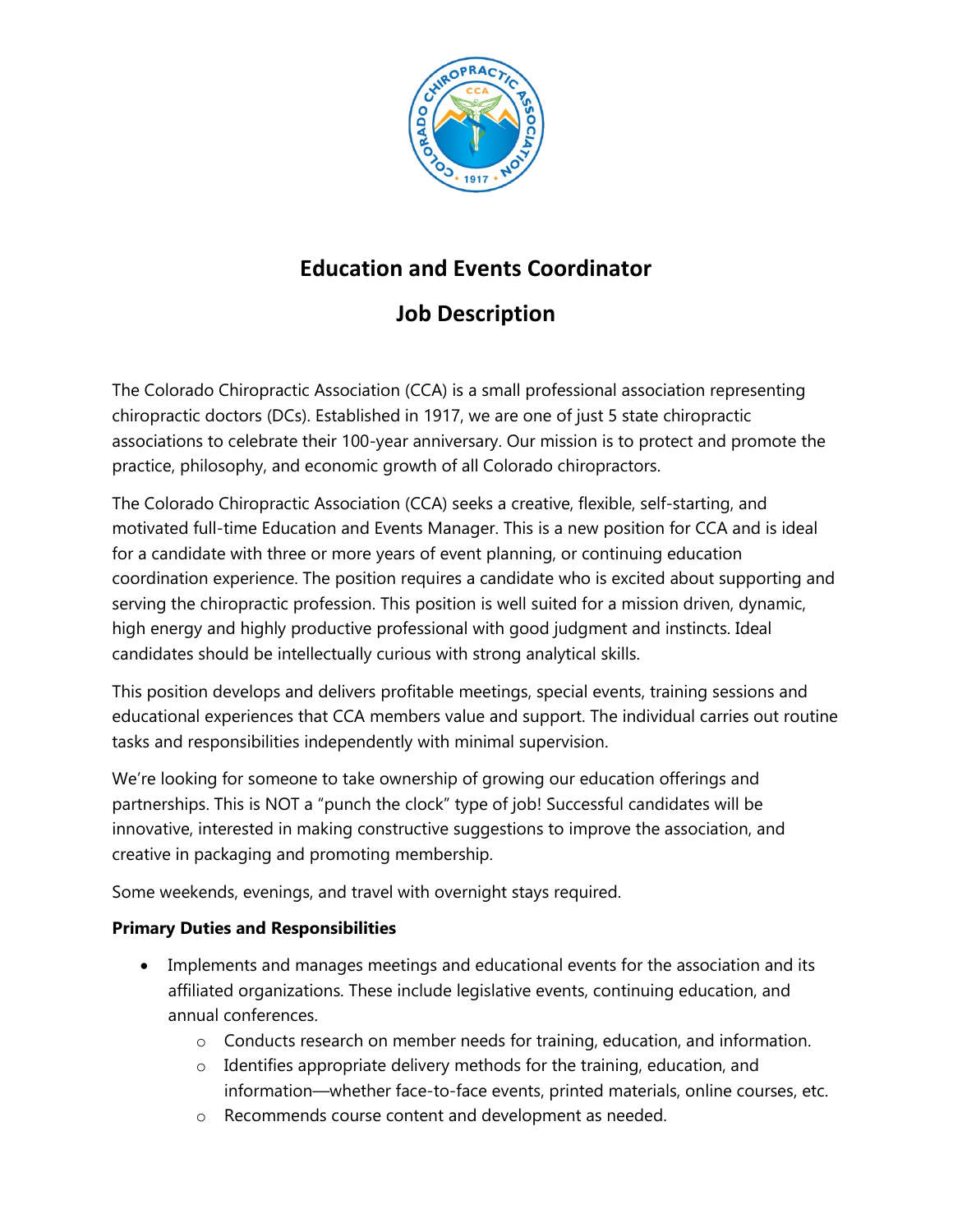- o Monitors revenue and expenses and takes corrective action to meet annual budget.
- o Works with the Membership and Marketing Director to solicit event sponsors. Recommends appropriate use of association resources to recognize sponsors.
- o Works with the Membership and Marketing Director to promote education and special events to members and non-members.
- o Secures speakers and presenters or delegates responsibility with appropriate follow-up. Coordinates speaker travel arrangements, etc.
- o Researches and makes recommendations for all meeting locations.
- $\circ$  Coordinates the physical set-up of meeting and event functions.
- o Manages on-site logistics and plans staff involvement in event.
- o Conducts evaluations of meetings and events, incorporating the results into future plans.
- Works with volunteer members of the Education Committee to help them carry out their education and training activities.
- Responds to participant questions and requests related to meetings and events, assists members with registrations and access to their online accounts.
- Assists the association Executive Director and staff to communicate value of participation in association-hosted activities.

#### **Skills and Experience**

- Strong organizational skills to handle multiple overlapping activities.
- Attention to detail and ability to create processes that manage detail.
- Able to establish and meet schedules and deadlines
- Knowledge of meeting facility operations and logistics
- Proficient communication skills including public speaking, written composition, and computer operation
- Ability to negotiate fairly and firmly with meeting facility personnel, suppliers, and presenters
- Practical experience in budgeting, program planning and coordination
- Able to work with volunteers while maintaining separation of staff and volunteer roles
- Available to travel throughout the state (some overnight stays required)
- Knowledge and application of principles of adult education
- Knowledge of alternative delivery systems for educational content
- Skill in solving problems and making on-the-spot decisions
- Able to professionally represent the association
- Able to lift moderately heavy boxes and equipment

#### **Job Type**

• Full-time. Occasional work on weekends & evenings, occasionally travel to major cities for smaller 1-3 day events.

#### **Job Location**